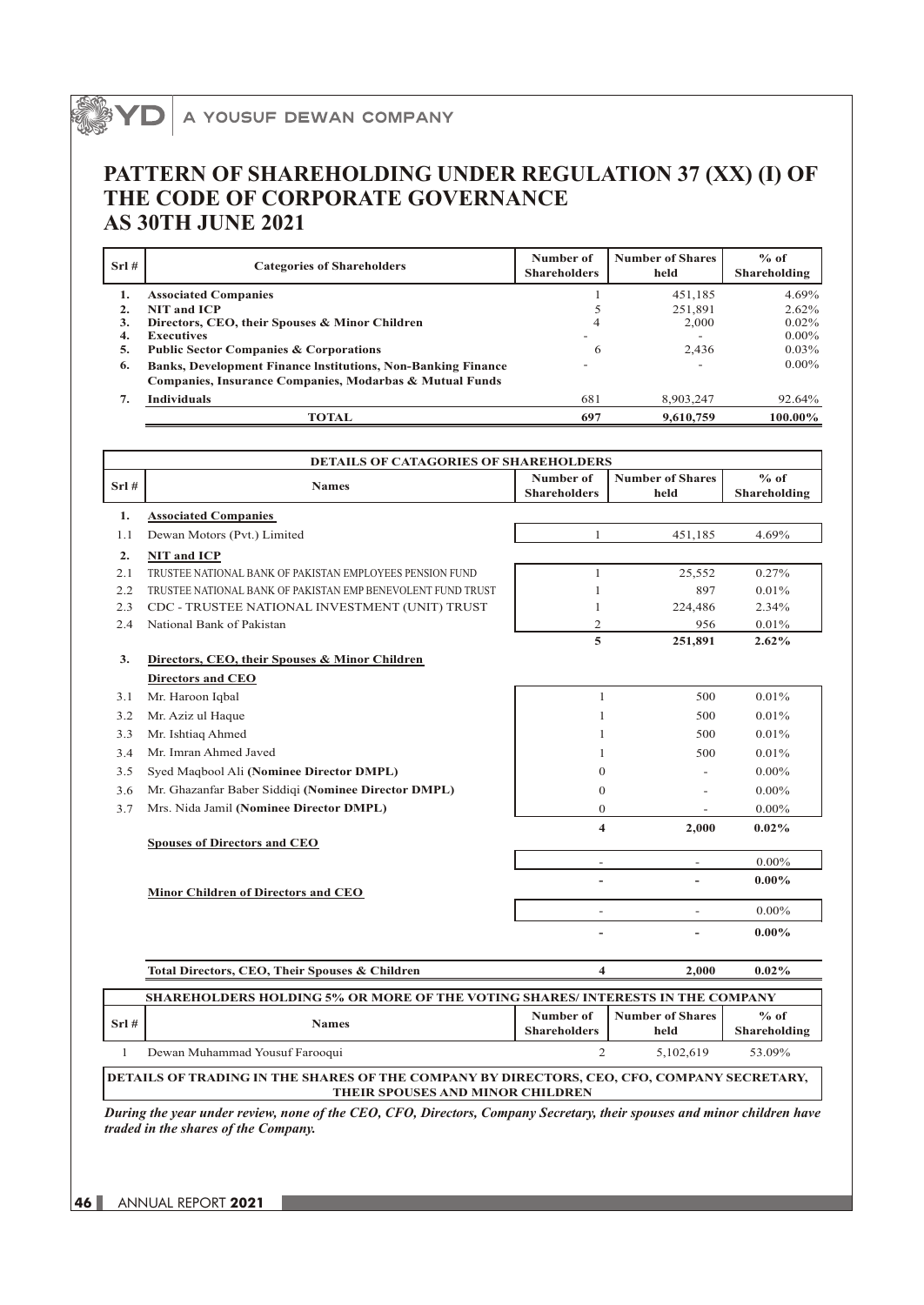|                                        |                                              |                                                                                      |                                  | <b>DEWAN KHALID TEXTILE MILLS LIMITED</b> |
|----------------------------------------|----------------------------------------------|--------------------------------------------------------------------------------------|----------------------------------|-------------------------------------------|
|                                        |                                              | THE COMPANIES ORDINANCE, 1984<br>(Section 236(1) and 464)<br>PATTERN OF SHAREHOLDING |                                  | <b>FORM 34</b>                            |
| <b>Incorporation Number</b><br>1.      |                                              | 006194                                                                               |                                  |                                           |
| Name of the Company<br>2.              |                                              | DEWAN KHALID TEXTILE MILLS LIMITED                                                   |                                  |                                           |
| 3.<br>Shareholders as at               | Pattern of holding of the shares held by the |                                                                                      | $\mathbf{3}$<br>0<br>$\mathbf 0$ | $\overline{2}$<br>$\overline{2}$<br>0     |
| Number of<br>4.<br><b>Shareholders</b> |                                              | <b>Shareholdings</b>                                                                 |                                  | <b>Total Shares held</b>                  |
| 320                                    | 1                                            |                                                                                      | 100 Shares                       | 7,359                                     |
| 187                                    | 101                                          |                                                                                      | 500 Shares                       | 53,252                                    |
| 50                                     | 501                                          |                                                                                      | 1,000 Shares                     | 41,491                                    |
| 85                                     | 1,001                                        |                                                                                      | 5,000 Shares                     | 205,340                                   |
| 11                                     | 5,001                                        | 10,000 Shares                                                                        |                                  | 79,019                                    |
| 6                                      | 10,001                                       | 15,000 Shares                                                                        |                                  | 83,872                                    |
| 9                                      | 15,001                                       | 20,000 Shares                                                                        |                                  | 159,565                                   |
| $\mathfrak{Z}$                         | 20,001                                       | 25,000 Shares                                                                        |                                  | 68,174                                    |
| $\sqrt{2}$                             | 25,001                                       | 30,000 Shares                                                                        |                                  | 55,552                                    |
| $\overline{2}$                         | 30,001                                       | 35,000 Shares                                                                        |                                  | 65,722                                    |
| $\mathbf 2$                            | 35,001                                       | 45,000 Shares                                                                        |                                  | 84,500                                    |
| $\mathbf{1}$                           | 45,001                                       | 50,000 Shares                                                                        |                                  | 48,750                                    |
| $\mathfrak{Z}$                         | 50,001                                       | 70,000 Shares                                                                        |                                  | 199,532                                   |
| $\mathbf{1}$                           | 70,001                                       | 80,000 Shares                                                                        |                                  | 74,706                                    |
|                                        | 80,001                                       | 100,000 Shares                                                                       |                                  | 81,587                                    |
| $\mathbf{1}$                           | 100,001                                      | 110,000 Shares                                                                       |                                  | 105,500                                   |
| 1                                      | 110,001                                      | 160,000 Shares                                                                       |                                  | 116,631                                   |
| $\mathbf{1}$                           | 160,001                                      | 180,000 Shares                                                                       |                                  | 166,182                                   |
| $\mathbf{1}$                           | 180,001                                      | 200,000 Shares                                                                       |                                  | 200,000                                   |
| 1                                      | 200,001                                      | 225,000 Shares                                                                       |                                  | 224,486                                   |
| $\mathbf{1}$                           | 225,001                                      | 280,000 Shares                                                                       |                                  | 272,868                                   |
| $\mathbf{1}$                           | 280,001                                      | 305,000 Shares                                                                       |                                  | 301,912                                   |
| $\sqrt{2}$                             | 305,001                                      | 325,000 Shares                                                                       |                                  | 643,236                                   |
| $\overline{c}$                         | 325,001                                      | 400,000 Shares                                                                       |                                  | 717,719                                   |
| $\mathbf{1}$                           | 400,001                                      | 500,000                                                                              | Shares                           | 451,185                                   |
| $\mathbf{1}$                           | 500,001                                      | 2,000,000 Shares                                                                     |                                  | 1,545,597                                 |
| $\mathbf{1}$                           | 2,000,001                                    | 4,000,000 Shares                                                                     |                                  | 3,557,022                                 |
| 697                                    |                                              | <b>TOTAL</b>                                                                         |                                  | 9,610,759                                 |